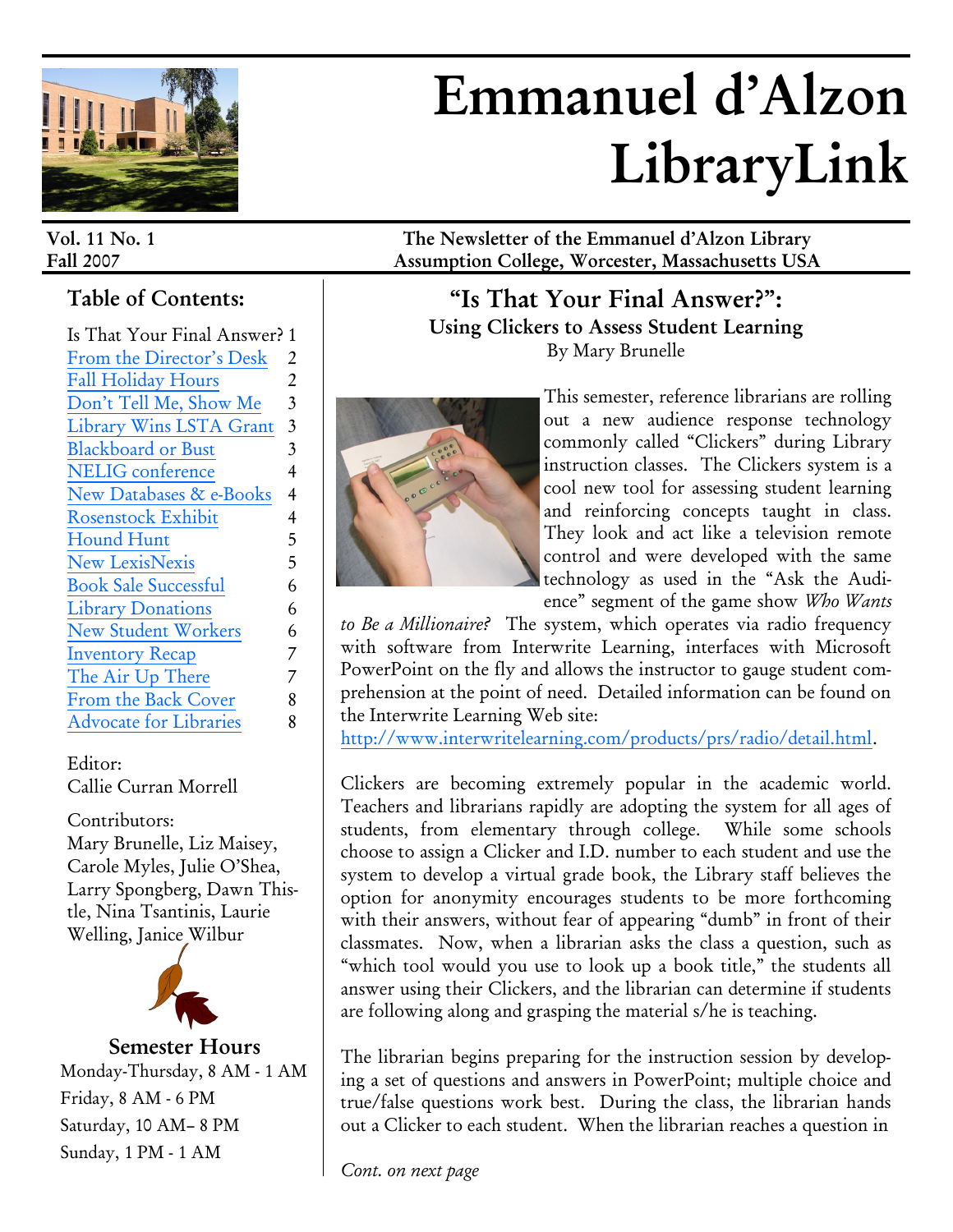# *Using Clickers Cont. from previous page*

PowerPoint, the timer begins and the students log their answers by hitting the appropriate key and the enter button on their Clickers. When the timer runs out, a bar graph with the number of correct and incorrect answers appears. In this way, the librarian immediately ascertains how well the students comprehend a topic and if additional explanation is required. Furthermore, the bar graph for each question is saved automatically in the system for the librarian to review at a later time.

Although no prize money will be awarded for correct answers, like on *Who Wants to Be a Millionaire?*, the Library staff is confident Clickers will prove a valuable tool in assessing student learning and give the students a cool toy to play with during instruction sessions.

*To see a demonstration of our Clickers system, faculty can join us in the Library for our new series "Workshop Wednesdays" on Wednesday, November 14, at 4:30 p.m..* 



# **From the Director's Desk**  By Dawn Thistle

In our last *LibraryLink* newsletter I mentioned that the Emmanuel d'Alzon Library will turn 20 years old next fall. Even as we are planning to make changes with this building in order to provide better service and more comfortable space, we want to celebrate the building that has served us so very well for the last 20 years.



One of the ways we want to celebrate is to publish a booklet of essays on the "Assumption Best Books." This is just a working title for now, but the idea is to gather essays from members of the Assumption community about books (or maybe even musical or artistic works) that every Assumption person should have read, learned and thought about. These

works may be books that you teach about or read in class, or they may be ones that have had a profound influence on your life.

I expect that there will be examples of literature, theology and philosophy. I'm hoping for a representation of American as well as European authors, of non-Western as well as Western thought, of female as well as male authors—you get the drift! To a large extent the contents should reflect the College's curriculum and Mission, while also including varying points of view as appropriate.

Shortly we will be forming an ad hoc committee of faculty, administrators and students to develop some guidelines and to serve as selectors of the essays and/or essayists. Please let me know if you would like to serve on the committee or if you would like to submit an essay. More details will be forthcoming!

# **Fall Holiday Hours**  By Larry Spongberg

Fall holidays are just around the corner; our holiday hours are as follows:

#### **Columbus Day Weekend Thanksgiving Break**

Fri., Oct. 5: 8 a.m. – 4:30 p.m. Tues., Nov. 20: 8 a.m. – 7 p.m. Sat. – Sun., Oct. 6 – 7: Closed Wed., Nov. 21: 8 a.m. – 4:30 p.m. Mon., Oct. 8: 1 p.m. – 7 p.m. Thurs. – Sat., Nov. 22 – 24: Closed Sun., Nov. 25: 4 p.m. – 1 a.m.

The Library's regular semester hours are listed on the front cover. Holiday hours are subject to change. Additional announcements about our hours are available at the entrance of the library, on our Web site and by phone at 508-767-7273. Watch for our postings of Extended Hours during Finals.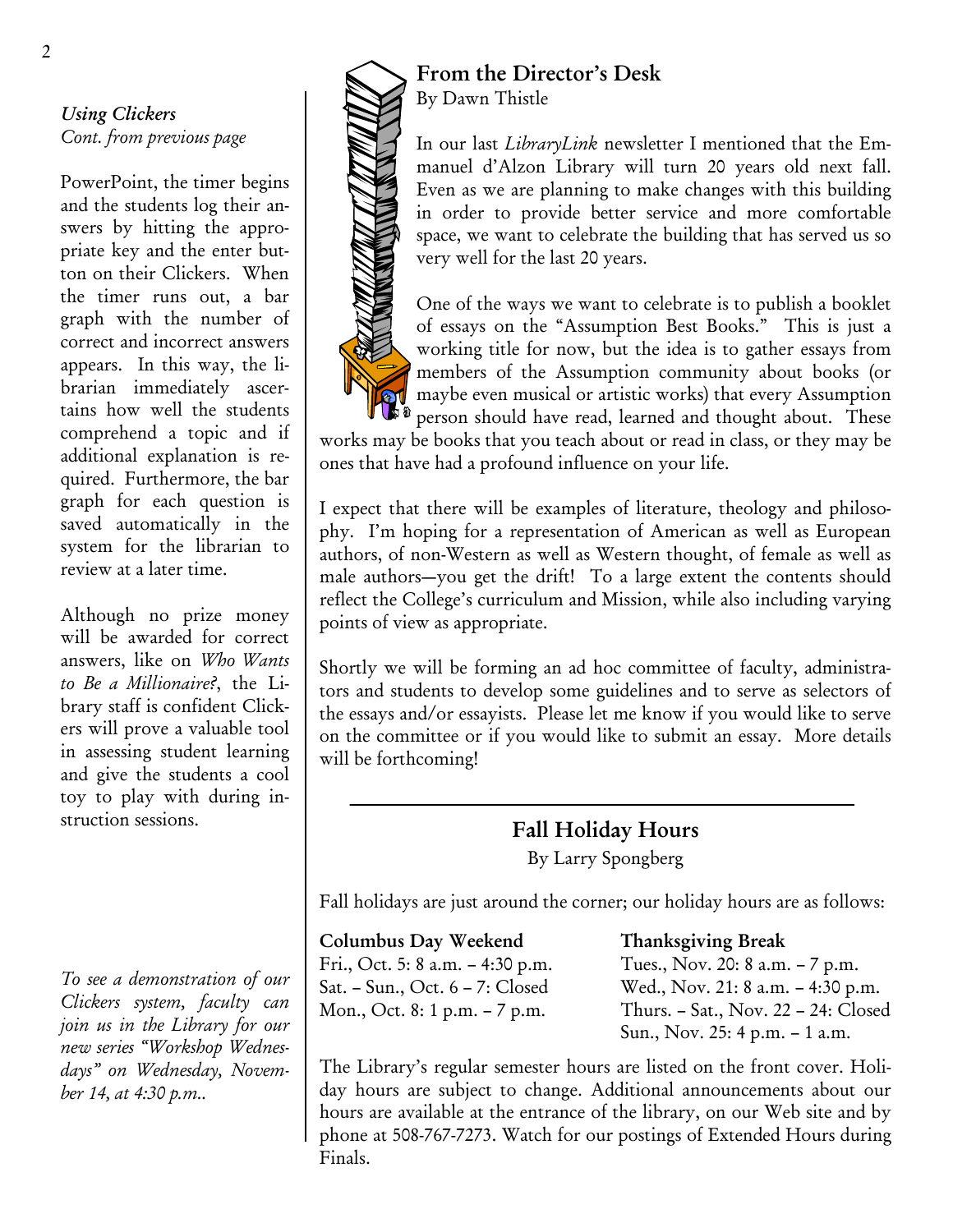# **Library Wins LSTA Grant** By Carole Myles



D'Alzon Library has won a Library Services and Technology Act (LSTA) Academic Library Incentive grant in the amount of \$5000. The grant will fund a special project to bring instructional commercials on library skills and services to the undergraduate student community.

The Theater and Television Arts Department and Media Services submitted letters of support for the grant application. Key to winning the grant, the departments will supply student actors, equipment, and preand post-production staffing. Also, three students, taking an independent study in advanced television production, will direct the making of the instructional commercials in conjunction with Library staff.

Grant funds will be used to purchase and lease library materials related to the theater arts, television production, and cinematography. Plans for launching the commercials with a "red carpet" gala and other marketing efforts are slated for National Library Week next April.

# **Blackboard or Bust** By Callie Curran Morrell

Attention faculty: This fall, the Library is forging into new online territory—Blackboard. As an extension of our library instruction program, we can now add library content into your class's Blackboard site.

Many faculty members have already experienced how convenient the Blackboard course management system can be for their students.

Having the syllabus, assignments, readings, and other class materials electronically posted in one place, allows even the most disorganized students to keep track of them. Now, we can complement your own course materials by posting items like subject-specific research guides, lists of helpful databases, books or Web sites, citation style sheets, links to e-Reserves, and more. We will work with



you to customize the best content for your course needs.

As you're scheduling an instruction session for your class, let us know that you're interested in incorporating the Library into your Blackboard site. To learn more, join us Oct. 24<sup>th</sup> at 4:30 p.m. for a workshop on our Blackboard offerings (part of our "Workshop Wednesdays" series of in-house workshops for faculty and administrators), or contact the Reference Department for more information.

# **Don't Just Tell Me, Show Me!**

By Callie Curran Morrell

The Library's new series of video tutorials, which teach different library skills, is sure to appeal to visual learners. Instead of a set of written instructions, these tutorials allow viewers to watch the process actually happen screen-by-screen. So far, we've created tutorials on "Basic Catalog Searching" and "How to Find an Article from a Citation." Each runs about 3 minutes.

To create the tutorials, we used a software called Camtasia, which recorded our on -screen movements, along with accompanying narration. We hope to create tutorials on more topics in the future.

The tutorials are available 24/7 from the Library Web site, making it easy to get help no matter what time it is or where you are. To view them from our homepage, click the link for Video Tutorials (under Research Tools). A list will appear on the right. We've also included a few helpful tutorials on databases made by EBSCOhost.

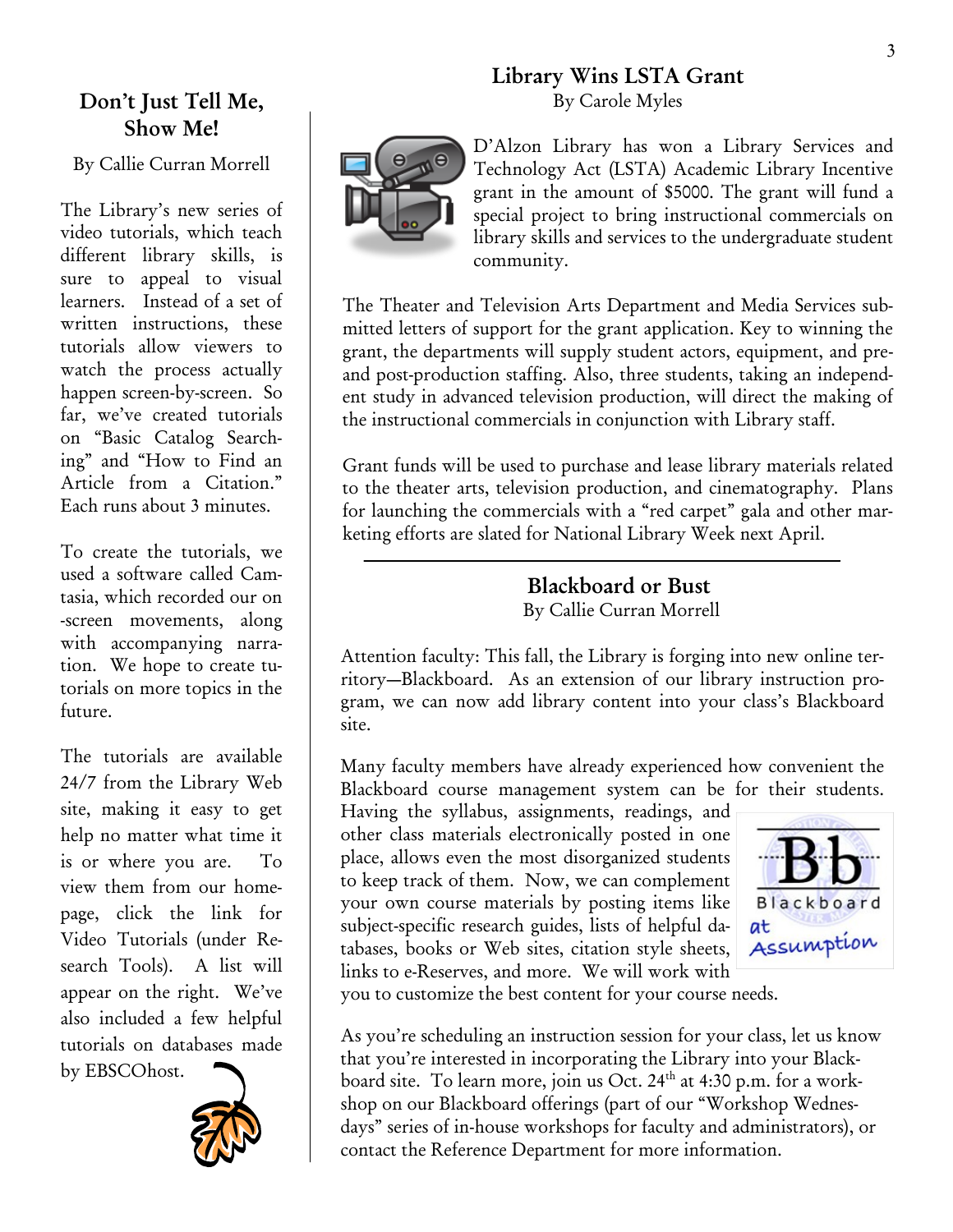# **New Databases and e-Books Available**

By Carole Myles

The d'Alzon Library is pleased to announce the addition of several new e-Books and databases that are available courtesy of the Massachusetts Board of Library Commissioners (MBLC). The MBLC resources are paid for with state funds approved by the Legislature and funds available from the Federal Library Services and Technology Act.

- ProQuest's [Massachusetts Newspapers](http://lib.assumption.edu/login?url=http://proquest.umi.com/login?COPT=REJTPTI3ZSZJTlQ9MCZWRVI9Mg==&clientId=3095) 12 Massachusetts newspapers including *The Boston Globe*, *The Boston Herald*, and *The Telegram & Gazette* (therefore, we no longer have access to newspapers through NewsBank)
- EBSCO's [Literary Reference Center](http://search.ebscohost.com/login.aspx?authtype=ip,cookie,uid&profile=lrc) a literary reference database with thousands of full-text articles
- [Encyclopedia of Espionage, Intelligence, and Security](http://lib.assumption.edu/login?url=http://find.galegroup.com/gvrl/aboutEbook.do?prodId=GVRL&userGroupName=mlin_c_assumpt&actionString=DO_DISPLAY_ABOUT_PAGE&eisbn=0787677620&searchType=PublicationSearchForm) a "subject  $\bullet$ specific guide to the history, uses, scientific principles, and technologies of espionage, intelligence, and security"
- [Encyclopedia of Population](http://lib.assumption.edu/login?url=http://find.galegroup.com/gvrl/aboutEbook.do?prodId=GVRL&userGroupName=mlin_c_assumpt&actionString=DO_DISPLAY_ABOUT_PAGE&eisbn=0028659171&searchType=PublicationSearchForm) covers demographic topics as diverse  $\bullet$ as low fertility rates and problems of old-age support
- [Fashion, Costume, and Culture](http://lib.assumption.edu/login?url=http://find.galegroup.com/gvrl/aboutEbook.do?prodId=GVRL&userGroupName=mlin_c_assumpt&actionString=DO_DISPLAY_ABOUT_PAGE&eisbn=0787693006&searchType=PublicationSearchForm) "costume traditions of diverse cultures from prehistoric times to the present day"
- [Encyclopedia of Landforms and Other Geologic Features](http://lib.assumption.edu/login?url=http://find.galegroup.com/gvrl/aboutEbook.do?prodId=GVRL&userGroupName=mlin_c_assumpt&actionString=DO_DISPLAY_ABOUT_PAGE&eisbn=0787693162&searchType=PublicationSearchForm) the "physical and geological aspects, structure, and features of 48 of the earth's landforms"

The Library has also independently purchased one new e-Book:

[Immigration and Multiculturalism: Essential Pri](http://lib.assumption.edu/login?url=http://find.galegroup.com/gvrl/aboutEbook.do?prodId=GVRL&userGroupName=mlin_c_assumpt&actionString=DO_DISPLAY_ABOUT_PAGE&eisbn=1414412657)[mary Sources](http://lib.assumption.edu/login?url=http://find.galegroup.com/gvrl/aboutEbook.do?prodId=GVRL&userGroupName=mlin_c_assumpt&actionString=DO_DISPLAY_ABOUT_PAGE&eisbn=1414412657) – primary source documents on some of the leading social issues of the 19th, 20th, and 21st centuries

# **Rosenstock Exhibit**

In celebration of the inauguration of Dr. Francesco Cesareo as President of Assumption College, d'Alzon Library was delighted to host photographer Ron Rosenstock's The Best of Italy: "Una Mostra Speciale" from September  $5<sup>th</sup>$  through October  $14<sup>th</sup>$ . There is still time left to see his wonderful photos of Italy around the Library's first floor.

Mr. Rosenstock's work can be found in the permanent collections of The Fogg Art Museum, The International Center of Photography, Massachusetts Institute of Technology, Polaroid Corporation, Torre Guelfa Gallery, Florence, Italy, and The Worcester Art Museum, among others.

Additional information about the d'Alzon Arts Series can be found at: <http://www.assumption.edu/dept/library/events/dalzonartssched.html>

# **Library Hosts NELIG Conference**

By Carole Myles

Assumption College was the site of the annual conference for the New England Library Instruction Group (NELIG), an interest group of the New England Chapter of the Association of College and Research Libraries (ACRL-NEC), this past June. The central location of the College makes it a favorite for conferences with New England regional groups like NE-LIG.



The conference theme this year was *Demystifying Assessment: Evaluating Student Learning,* a one-day program that examined the ways in which instruction librarians assess what students learn through library instruction and information literacy classes. The morning's keynote speaker was Dr. Megan Oakleaf, Assistant Professor at the School of Information Studies, Syracuse University. Dr. Oakleaf's presentation (available at [http://](http://www.wesleyan.edu/libr/nelig/2007/oakleaf.ppt) [www.wesleyan.edu/libr/](http://www.wesleyan.edu/libr/nelig/2007/oakleaf.ppt) [nelig/2007/oakleaf.ppt\)](http://www.wesleyan.edu/libr/nelig/2007/oakleaf.ppt) covered the "purposes of assessment, the assessment cycle, major assessment tools, choosing the best tools for the campus, reporting assessment results, and facing challenges."

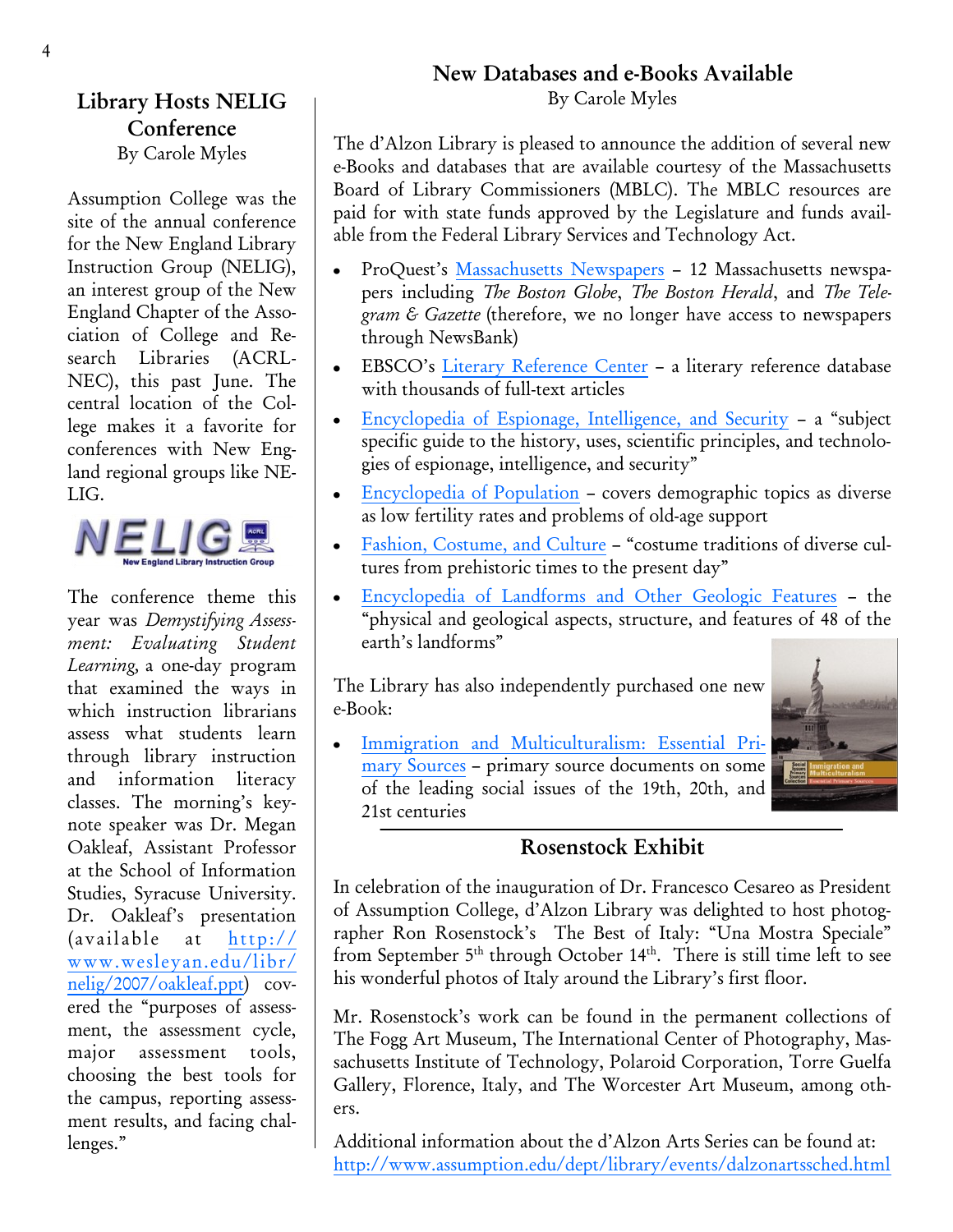**Hound Hunt: Take the Guesswork Out of Searching** By Liz Maisey & Carole Myles



This past Hound spring the Li-Hunt brary launched a beta test of a f e d e r a t e d search engine

that we affectionately call Hound Hunt.

Hound Hunt lets users search across multiple databases at the same time. For example, it allows you to search Academic Search Premier, JSTOR, and our own online catalog simultaneously. Students often complain that they don't know which database to choose for their research. Hound Hunt takes the guesswork out of searching.

As part of the beta test this spring we launched Hound Hunt in one subject area, [Business & Economics.](http://www.assumption.edu/dept/library/resources/businessecon-cs2.htm) We now have Hound Hunt available in [Literature,](http://www.assumption.edu/dept/library/resources/literature-cs2.htm) [The](http://www.assumption.edu/dept/library/resources/theology-cs2.htm)[ology,](http://www.assumption.edu/dept/library/resources/theology-cs2.htm) and a [Quick Search](http://dy4ea7jx4d.cs.serialssolutions.com/?SS_LibHash=DY4EA7JX4D&searchBy=Database&catGroupList=default¤tCat=18570&searchType=advanced) option. Quick Search pulls together our most popular general databases and the online catalog. We plan to expand Hound Hunt to the remaining subject areas this fall. Users can access Hound Hunt from the Library's home page or by clicking on Databases under Research Tools.

# **The New and Improved LexisNexis** By Liz Maisey

This past summer, LexisNexis premiered a new search interface. If you were a frequent user of the old version you may want to take some time to get to know this new interface, which includes several new features. When you access the new LexisNexis you will see there are now five tabs to choose from. There is a **General** tab which includes **Easy** and **Power** search options, as well as tabs for **News**, **Legal**, **Business**, and **People**. Under each tab, you will find new features and new searching strategies available to you.

One new innovation that is especially helpful is that it groups your results into several different categories, such as publication type, publication name or subject. For example, you can see all articles from *The Boston Globe* or just the articles on a particular aspect of your topic. Choosing a source has also been improved. Instead of just browsing an alphabetical list of available sources, now you can select a source based on subject or geographic area, for example. LexisNexis searches can result in many thousands of results, but these two new features allow you to focus your result list before and after conducting your search.

These are just a few of the advances you will notice. Please take a look at the new LexisNexis Academic and get in touch with us if you have any questions or would like a personal tour of the new interface. There are several tutorials available, which can be found on the main search screen of each topic area. You can find a link to LexisNexis Academic on the Library's home page under Frequently Accessed Databases.

| LexisNexis <sup>®</sup> Academic                                              |                                                                                                                                                                                                                                                                                                      | A<br>Start   Sign Out   Contact Us   Help                                                                               |
|-------------------------------------------------------------------------------|------------------------------------------------------------------------------------------------------------------------------------------------------------------------------------------------------------------------------------------------------------------------------------------------------|-------------------------------------------------------------------------------------------------------------------------|
| <b>Search</b><br><b>Sources</b><br>General   News   Legal   Business   People |                                                                                                                                                                                                                                                                                                      |                                                                                                                         |
| Easy Search <sup>es</sup> - Power Gearch                                      | <b>General Search</b>                                                                                                                                                                                                                                                                                | n<br><b>Terms and Conditions</b>                                                                                        |
| <b>Enter Search Terms</b>                                                     |                                                                                                                                                                                                                                                                                                      | $\varphi$ Search<br>Use of this service is subject to<br><b>Terms and Conditions</b><br><b>Related Links</b>            |
| <b>Search Within</b>                                                          | Select All Clear All<br><b>NET</b> Web Publications<br>Mill Major U.S. and World Publications<br><b>National State of Second</b> Marian Montestine (non-English) <b>National Company</b><br><b>THE SEC Filings</b><br><b>News Wire Services</b><br>□ IT TV and Radio Broadcast Transcripts □ □ Legal | Links<br>> Academic Portal<br>> Searchable Directory of<br><b>Online Sources</b><br>> Knowledge Base<br>How do I?       |
| <b>Specify Date</b>                                                           | $\Box$ Blogs<br>Previous 2 years v Sep 13 2005 To Sep 13 2007                                                                                                                                                                                                                                        | to start?<br><b>View Tutorials</b><br>> Overview<br>> Selecting Sources<br>> Working with Results<br>More<br>Clear Form |

*Screen shot of the General search screen of the new LexisNexis. Notice the tabs for available topic areas at the top, as well as available tutorials to view on the right.*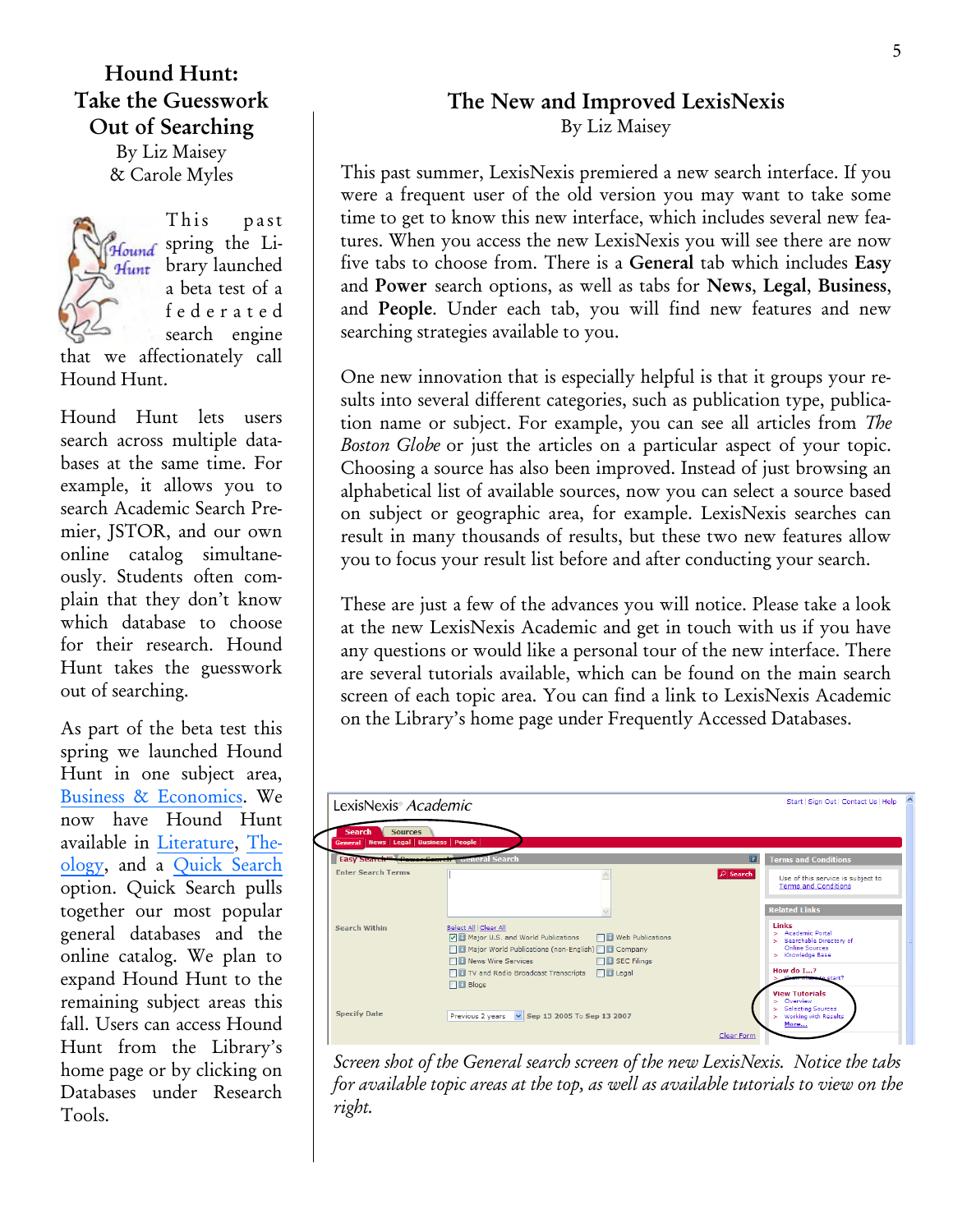

# **Annual Book Sale Successful** By Nina Tsantinis

The staff of the Library would like to thank all those who donated books to the 4 th Annual Library Book Sale held in the courtyard and lobby of the Library during a beautiful stretch of September weather. The sale raised \$1400, and we estimate between 800 and 1000 books were sold! We were delighted to see the students of Assumption supplement their personal collections with books donated by faculty and friends of the College. Student worker Christine Marotto said, "It was great to see so many people leave the library with stacks of books they don't have to return!"



# **Library Donations**

By Dawn Thistle

The d'Alzon Library continually receives donations of books—gifts large and small. Our readers already know about our Annual Book Sale, which is a great way to turn unneeded items



into cash for future book purchases. However, we also try to find other library homes for some of the books we accumulate. Recently we have been working with Prof. Leslie Choquette, Director of the French Institute, to compile lists of materials—donations and duplicates from d'Alzon and the French Institute—relating to Franco-Americans and French Canadians. We have sent these lists to selectors at Brown University, Yale University, the University of Southern Maine and Fairfield University, offering the materials to them for the cost of postage. The response has been wonderful, and we have been able to send off hundreds of items that otherwise might have ended up in recycling.

One of the recipients, Donat Boisvert of the Franco-American Collection at the University of Southern Maine, reported on our donation in the Lewiston, ME, *Sun Journal* on July 12, 2007. In the article, Mr. Boisvert describes several of the books that have particular relevance to his collection, including works written by "local Francos," another about Jesuit missionaries in Maine, and others focusing on Acadian genealogy. He concludes by saying, "This wonderful donation of books from Assumption College complements our already sizable holdings on the French race in North America."

We are happy to assist these other libraries in their collecting efforts. We are especially proud that our own holdings of materials related to Franco-Americans and French Canadians are large enough that we can give the extras away!

# **New Student Workers** By Janice Wilbur

The d'Alzon Library is lucky to have 16 new student workers. The role of our student staff is to learn how libraries work so they can help Library users by circulating books and answering general questions. We welcome:

| Dan Dowling       | Alissa Fallesgon      | Mallory Howard   |
|-------------------|-----------------------|------------------|
| Colleen Lally     | Nichole LeBlanc       | Julie Malinowski |
| Christine Marotto | Katherine McClafferty | Jessica Parks    |
| Elizabeth Penta   | Andrew Polidoro       | Jarrod Pouliot   |
| Kristen Rennell   | Diana Romano          | Shayne Saulnier  |
|                   | Melanie Shortall      |                  |

These new students, all from the class of 2011, are a valuable addition to the Library staff.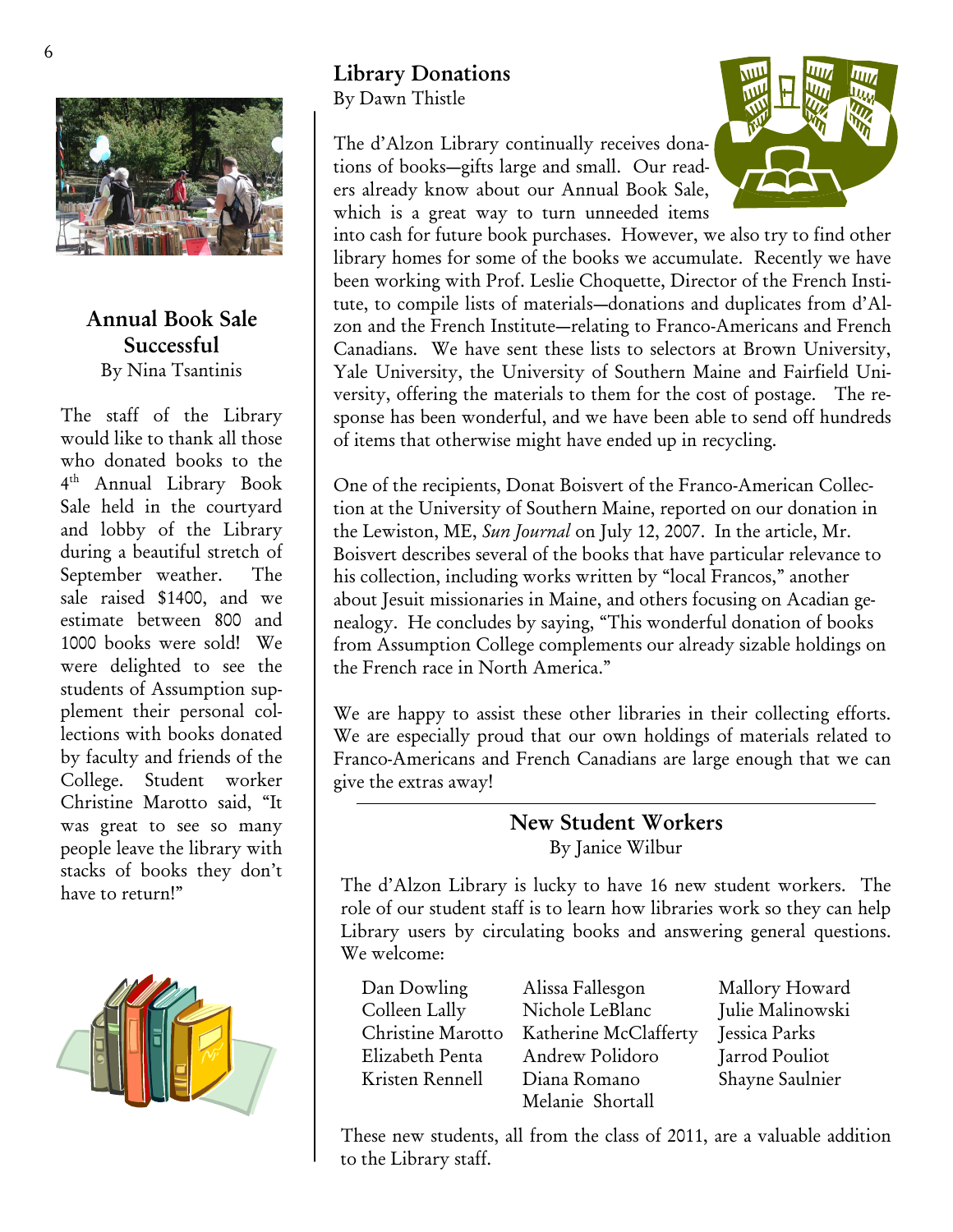## **Inventory Recap** By Liz Maisey

This summer the Library completed our annual inventory of part of our book collection. A library inventory gives us a chance to discover many things and solve problems. For example, we:

- Find books that are in the wrong place on the shelf and reshelve them in the right place
- Find books that we thought were missing
- Find and resolve problems in the Library's online catalog
- Find multiple copies of books (and then offer the duplicates in the book sale)
- Find damaged books on the shelf to repair or replace.

We inventoried 62,500 books this summer, bringing us to a total of 129,000 books inventoried over the past two summers. The process was completed by a team of Library staff and student workers armed with a spreadsheet listing the books in our online catalog and their correct order on the shelf. Through this process we were able to discover and resolve many problems, which were then sent to the appropriate departments: Cataloging, Circulation, or Preservation. We hope that the work we do through this library inventory will make your library experience more productive, pleasant and efficient.

# **The Air Up There** By Janice Wilbur

So why was a middle-aged college librarian driving up to Jumptown, a skydiving dropzone in Orange, MA, at the end of July 2007, alone, to jump out of a plane 13,500 feet above the ground?

Parachuting and flying an airplane were both goals in my life that I had wanted to accomplish for years. I flew a plane four years ago out of Worcester Airport—a gift from my husband. After surviving a heart attack two years ago, it was just time to parachute down to Earth! Although I asked for company—first family mem-

ħ

bers, then friends, then strangers (it's amazing how you can fit that question into a casual conversation)—no one had shown an interest in jumping with me, and many thought I was insane.

After arriving at Orange Airport I was required to sign four pages basically agreeing that Jumptown and their affiliates would be blameless if any injury or death were to occur because of the jump. Then, two college students and I attended a 30-minute lesson on the parachute we would trust our lives to and were shown how to spread our arms and legs out upon jumping from the plane.

I wouldn't be going down alone. During this tandem jump, an instructor, Cam King, would be attached to my back. I found that this was definitely an advantage when it came time to step out of the plane, as the *idea* of leaving a plane 13,500 feet above the ground and the actual *doing it* can be two different things. I might have hesitated a bit longer had Cam not decided to jump for both of us!

Cam had told us that we would free fall at 730 miles per hour before the chute would deploy and jolt us to a slower speed down to Earth. Believe me, whatever expression you have on your face when you jump from the plane at that speed remains there until you fight the force of the wind to change it or until the parachute deploys and slows you down! After the chute opened I was given control of the slower float down to the landing site. For six minutes I made circles and moved from one area of air to another, all the time enjoying a birds-eye view of the western Massachusetts countryside.

Would I do this again? The views are beautiful from up above and the feeling of accomplishment is exciting. For now though, I enjoy the memory and knowing that I could do it again……soon maybe.